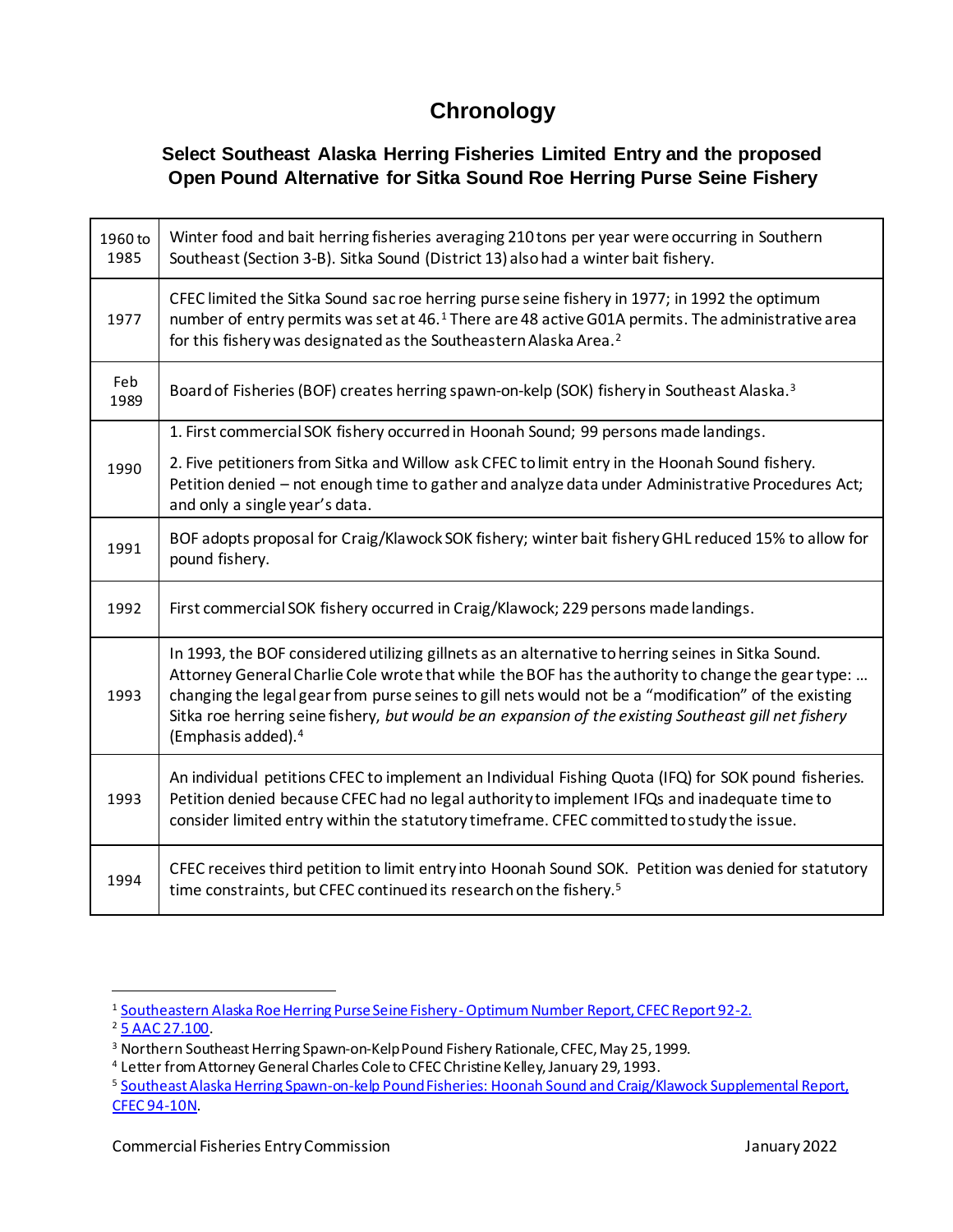| 1994        | ADFG Commissioner Carl Rosier provided background on both Hoonah Sound and Craig/Klawock<br>SOKs as part of the petition process, along with his thoughts on administrative areas: If the<br>Commission decides to propose both the Craig/Klawock and Hoonah Sound pound fisheries for limited<br>entry, an option would be to split Southeast Alaska into northern and southern administrative areas.<br>It is my understanding that this option will provide the greatest flexibility to the Commission and the<br>Board of Fisheries when new fisheries are proposed; they could be either open-to-entry or limited as<br>the situation warrants. I do not believe that it would be in the economic best interest of the public or<br>the state to create a situation that would preclude the creation of new pound fisheries in which those<br>without limited entry permits could participate. Rosier also outlined a 'less flexible' option for the<br>two existing areas, which would leave the rest of the Southeast region open access. Rosier expressed<br>concern that increased participation in the existing SOK fisheries was already complicating<br>management; GHLs were being exceeded and there had been a recent decline in spawning biomass<br>in the Craig/Klawock area. <sup>6</sup>                                                                                                                                                                                                                                    |
|-------------|------------------------------------------------------------------------------------------------------------------------------------------------------------------------------------------------------------------------------------------------------------------------------------------------------------------------------------------------------------------------------------------------------------------------------------------------------------------------------------------------------------------------------------------------------------------------------------------------------------------------------------------------------------------------------------------------------------------------------------------------------------------------------------------------------------------------------------------------------------------------------------------------------------------------------------------------------------------------------------------------------------------------------------------------------------------------------------------------------------------------------------------------------------------------------------------------------------------------------------------------------------------------------------------------------------------------------------------------------------------------------------------------------------------------------------------------------------------------------------------------------------------------------------------------|
| Dec<br>1994 | CFEC proposes regulations to limit the Northern Southeast (Districts 9-16, incl. Hoonah Sound) and<br>Southern Southeast (Districts 1-8, incl. Craig/Klawock) SOK fisheries. <sup>7</sup> Maximum numbers were set<br>based on the year with the highest number of permit holders who made landings; 229 Northern &<br>109 Southern. 221 applications were received for Northern SOK and 189 applications were received<br>for the Southern SOK.                                                                                                                                                                                                                                                                                                                                                                                                                                                                                                                                                                                                                                                                                                                                                                                                                                                                                                                                                                                                                                                                                               |
| Jan<br>1995 | CFEC limited the SOK pound fisheries, effective Feb. 11, 1995. The Northern qualification date was<br>Jan. 1, 1995 and the qualifying years were 1990-1994 (entire history of the fishery); maximum <sup>8</sup><br>numbers set at 109 and 112 permits were issued (L21A). The Southern qualification date was Jan. 1,<br>1995 and the qualifying years were 1992-1994 (entire history of the fishery); maximum number set<br>at 221 and 208 permits were issued (L21C). <sup>3,9</sup>                                                                                                                                                                                                                                                                                                                                                                                                                                                                                                                                                                                                                                                                                                                                                                                                                                                                                                                                                                                                                                                        |
| 1998        | BOF Proposal 441by Paul Gronholdt sought to, [a]llow Sitka Sound herring sac roe purse seine permit<br>holders the option of using open pound racks to harvest herring roe in the form of kelp in lieu of or in<br>addition to using purse seines. The BOF took no action, but instead directed ADFG to conduct an<br>experimental fishery to explore the perceived conservation and economic merits of the proposal,<br>investigate any conflicts with subsistence or other fisheries, and gather data on both kelp and<br>herring. Paul Gronholdt and Associates was awarded the contract; the team included 13 sac roe<br>herring seiners, 40 deckhands, and 5 consultants. Harvesting occurred March 16-25; four platforms<br>were fished using 10,236 pounds (65,280 blades) of kelp from the north shore of Hecate Island. 104<br>tons of herring were used in the experimental SOK fishery; 6,900 tons of herring were harvested in<br>the herring sac roe fishery. The fishery produced 57,038 pounds of roe on kelp. 74% of the SOK<br>product was grade #1 or #2 with an average price of \$5.46/pound; Grade #1 paid \$7.58 per pound,<br>versus \$0.45 for Grade #5. Product was quite silty, which made processing difficult and ultimately<br>had a negative impact on final pricing. Market challenges were detailed by experts in the field; some<br>think the issues can be overcome through processing improvements and increased product volumes.<br>There were no known user conflicts or concerns reported. <sup>10</sup> |

<sup>&</sup>lt;sup>6</sup> Memorandum from ADFG Commissioner Carl Rosier to CFEC Commissioner Bruce Twomley, p.5, Nov. 21, 1994.

<sup>7</sup> 5 AAC [33.200](http://www.akleg.gov/basis/aac.asp#5.33.200)

<sup>8</sup> AS [16.43.240](http://touchngo.com/lglcntr/akstats/Statutes/Title16/Chapter43/Section240.htm)

<sup>&</sup>lt;sup>9</sup> Limited [Fisheries](https://www.cfec.state.ak.us/astatus/B6410P_C.HTM) Status Report, CFEC, January 12, 2018

<sup>&</sup>lt;sup>10</sup> [Sitka Sound Herring Spawn on Kelp Open Harvest Platform Experimental Fishery Report, Paul Grunhold and](http://www.adfg.alaska.gov/static/regulations/regprocess/fisheriesboard/pdfs/2017-2018/state/misc/kapp/comments_2017-2018.pdf) [Associates,](http://www.adfg.alaska.gov/static/regulations/regprocess/fisheriesboard/pdfs/2017-2018/state/misc/kapp/comments_2017-2018.pdf) Spring 1998.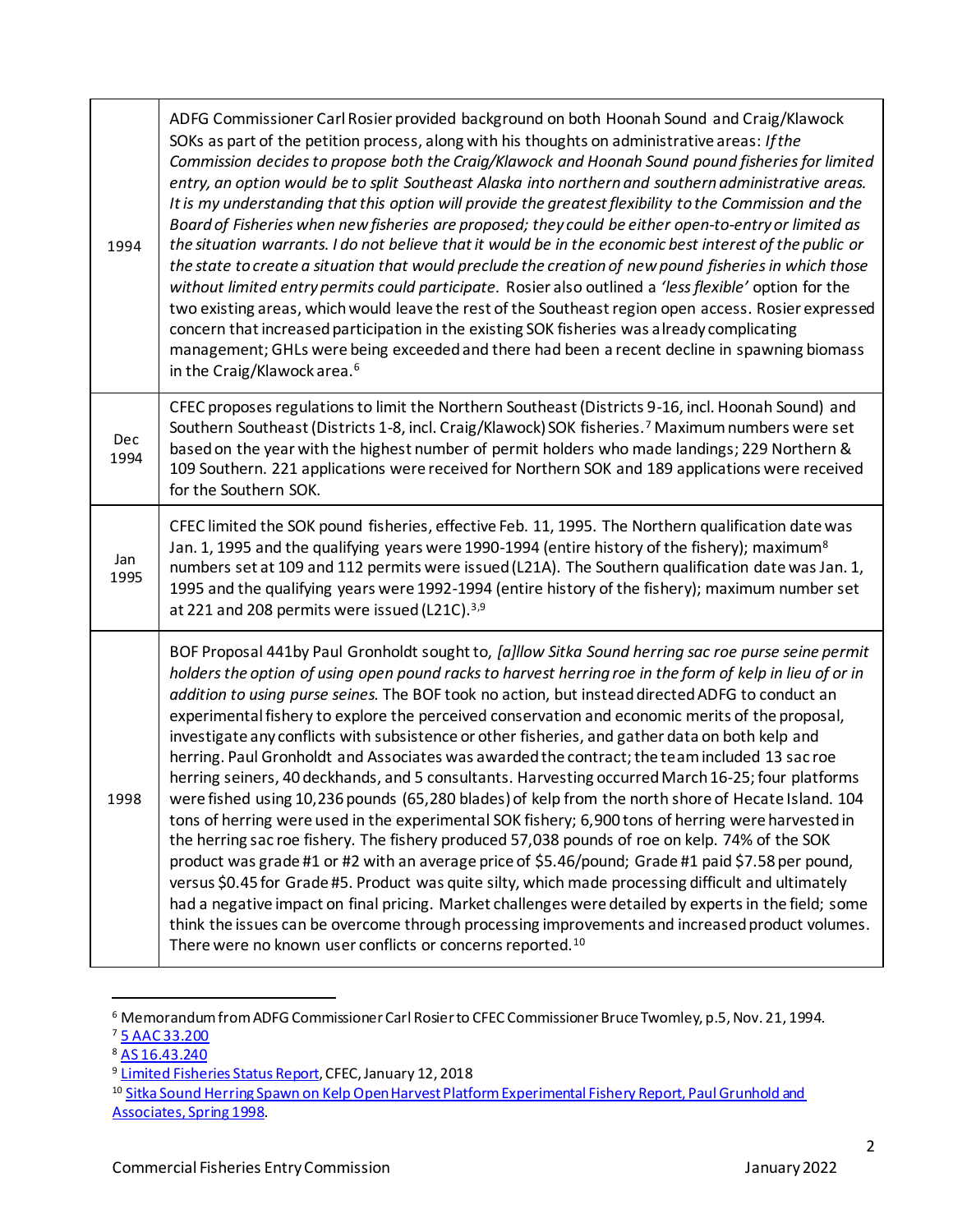| April<br>1999 | ADFG Commissioner Frank Rue writes to Robert Loescher of Sealaska regarding the Overview and<br>Status Report on Sitka Experimental Open Pond Spawn on Kelp Fishery Preliminary, submitted to<br>Sealaska Corporation by Norman Staton, March 5, 1999. <sup>11</sup> Rue points to the need to gather<br>information and fully inform all participants prior to the upcoming BOF meeting. He commits to<br>work with Department of Law (DOL) and CFEC to review various issues identified in the overview.                                                                                                                                                                                                                                                                                                                                                                |
|---------------|---------------------------------------------------------------------------------------------------------------------------------------------------------------------------------------------------------------------------------------------------------------------------------------------------------------------------------------------------------------------------------------------------------------------------------------------------------------------------------------------------------------------------------------------------------------------------------------------------------------------------------------------------------------------------------------------------------------------------------------------------------------------------------------------------------------------------------------------------------------------------|
| Jan<br>2000   | BOF Proposal 168 & 175 (requested open pound alternative) / 174 (opposed alternative)                                                                                                                                                                                                                                                                                                                                                                                                                                                                                                                                                                                                                                                                                                                                                                                     |
|               | CFEC Comment to BOF regarding Herring Management. <sup>12</sup><br>CFEC Commissioner Bruce Twomley says if the BOF approves proposals 168 & 175:<br>1. the Board should be very clear its action affects only the existing, limited Sitka Sound roe herring<br>purse seine fishery.<br>2 CFEC would stand ready to propose complimentary changes to its regulations. To adopt such                                                                                                                                                                                                                                                                                                                                                                                                                                                                                        |
| Jan<br>2000   | regulations after a public comment period, CFEC would be required to determine independently that<br>the purposes of the Limited Entry Act would be served by doing so. <sup>13</sup><br>3. CFEC would likely propose modification of its current definition of the administrative area <sup>14</sup> for the<br>Northern Southeast spawn-on-kelp pound fishery to exclude the area included within the Board's<br>definition of the Sitka Sound roe herring purse seine fishery.<br>4. CFEC guided by the Limited Entry Act and statutes governing powers of the BOF. <sup>15</sup><br>5. CFEC procedure helps meet responsibilities under Limited Entry Act, generate public awareness<br>and comment, and clarify potential ambiguity between BOF and CFEC regulations.<br>5. The commission must reserve judgement on the issue until it has received public comment. |
| Jan<br>2000   | Sitka Spawn on Kelp Open Platform Workgroup. <sup>16</sup> Group was formed, to develop solutions to<br>problems identified by the Board of Fisheries related to implementation of a new platform spawn on<br>kelp fishery in Sitka Sound. A charge statement was drafted with directions to report in writing by<br>Feb. 16, 2000.                                                                                                                                                                                                                                                                                                                                                                                                                                                                                                                                       |
| Jan<br>2003   | BOF creates herring L21A SOK fishery in Tenakee Inlet (District 12) with a 3,000 ton threshold; this<br>was an existing winter bait fishery area. There were only SOK fisheries in 2003-2005, 2009 and 2014.                                                                                                                                                                                                                                                                                                                                                                                                                                                                                                                                                                                                                                                              |
| Jan<br>2003   | BOF creates herring L21C SOK and bait pound fisheries in Ernest Sound (District 7) with a 2,500 ton<br>threshold. SOK GHLs in 6 years from 2004-2017; no fishery in 2017-18.                                                                                                                                                                                                                                                                                                                                                                                                                                                                                                                                                                                                                                                                                              |
| Oct<br>2003   | Sitka Spawn on Kelp Open Platform Workgroup. <sup>17</sup> BOF Agenda Change Request (ACR) 5 & 7 to<br>allow open pound fishery in Sitka Sound. Proposals did not meet ACR criteria, but a working group<br>was formed and a charge statement drafted. BOF John Jensen was designated chair and the group<br>was instructed to report in writing by Oct. 2005.                                                                                                                                                                                                                                                                                                                                                                                                                                                                                                            |

<sup>&</sup>lt;sup>11</sup> Letter from ADFG Commissioner Frank Rue to Robert Loescher of Sealaska re: Sitka herring pounds, Apr.14, 1999. <sup>12</sup> CFEC Commissioner Bruce Twomley letter to BOF Chair Tom Kluberton, January 8, 2016.

<sup>13</sup> AS 16.43.200 Limited Entry Act

<sup>14</sup> [Administrative](http://www.akleg.gov/basis/aac.asp#20.05.230) Areas See: 20 AAC230(a) and5 AAC33.200(m)(2)

<sup>15</sup> AS [16.43.950](http://www.akleg.gov/basis/statutes.asp#16.43.950)

<sup>16 2000-194-</sup>FB Board of Fisheries Charge to Sitka Spawn on Kelp Open Platform Workgroup.

<sup>&</sup>lt;sup>17</sup> 2003-224-FB Board of Fisheries Charge to Sitka Spawn on Kelp Open Platform Workgroup.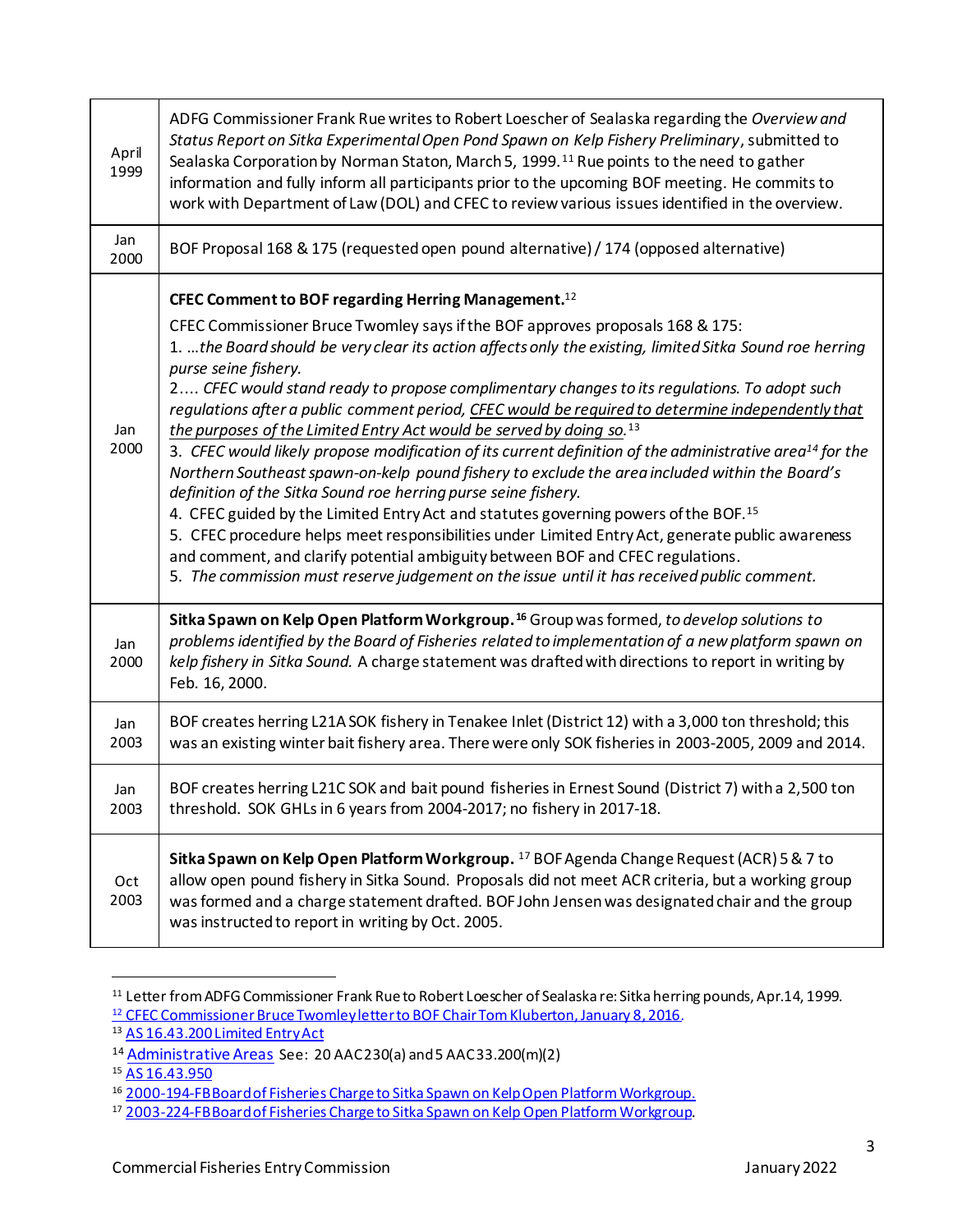| Feb<br>2015   | DOL comment to BOF on 2015 SE Finfish Proposal 126. <sup>18</sup> Southeast Alaska herring pound limited<br>entry permit holders are generally the only users who can participate in a pound fishery in their<br>administrative area, not seiners.  The board likely does not have authority to allow additional users<br>into this limited entry fishery without prior action by the Commercial Fisheries Entry Commission.                                                                                                                                                                                                                                                                                                                                                                                                                                                                                                                                                                                                                                                                                                            |
|---------------|-----------------------------------------------------------------------------------------------------------------------------------------------------------------------------------------------------------------------------------------------------------------------------------------------------------------------------------------------------------------------------------------------------------------------------------------------------------------------------------------------------------------------------------------------------------------------------------------------------------------------------------------------------------------------------------------------------------------------------------------------------------------------------------------------------------------------------------------------------------------------------------------------------------------------------------------------------------------------------------------------------------------------------------------------------------------------------------------------------------------------------------------|
| March<br>2015 | BOF Proposal 126 Requests open pound SOK alternative for Sitka sac roe fishery. BOF tables the<br>proposal due to lack of regulatory authority pending request for action from CFEC.                                                                                                                                                                                                                                                                                                                                                                                                                                                                                                                                                                                                                                                                                                                                                                                                                                                                                                                                                    |
| March<br>2015 | BOF Letter to CFEC regarding Proposal 126.19<br>1. Sitka Sound herring fishery value has declined to below \$200/ton.<br>2. Sitka Tribe asking BOF to reduce harvest and area.<br>3. BOF 'intrigued' that open pound fishery might provide higher price point.<br>4. Board likely doesn't have authority to allow new entrants to limited entry herring pound fisheries<br>without approval by the Commercial Fisheries Entry Commission (CFEC). (See DOL Feb. 11, 2015). DOL<br>suggested various options, including passing the proposal contingent on eventual approval by CFEC.<br>5. Majority BOF members voted to consider Prop 126 next year if CFEC redefined administrative area<br>for Northern SE SOK herring pound to exclude Sitka Sound; no herring pound operations are<br>currently authorized there. Said it's difficult to craft language contingent on CFEC taking action.<br>6. BOF has suggested proposer talk to CFEC.<br>7. BOF tells CFEC they are open to further consideration of this proposal and encourages CFEC to<br>assess feasibility of acting to allow this fishery when approached by the proposer. |
| May<br>2015   | CFEC Commissioner Bruce Twomley Letter to BOF Chair Tom Kluberton on Proposal 126. <sup>20</sup><br>1. [CFEC is] accustomed to the Board first making a methods decision conditioned on subsequent<br>independent regulatory action by the commission.<br>2. CFEC commits to develop and publish a regulatory proposal for public comment, noting that  we<br>will have to reserve judgement, until we have heard all the public testimony, as to whether the<br>proposal is or is not consistent with the purposes of the Limited Entry Act. I can think of competing<br>analyses, and I am not sure about where this proposal will end up. But we can ensure that all sides<br>are heard and fairly considered.                                                                                                                                                                                                                                                                                                                                                                                                                       |
| Oct<br>2015   | CFEC publishes Notice of Proposed Regulations to exclude Sitka Sound from the Northern SE SOK<br>pound fishery administrative area.                                                                                                                                                                                                                                                                                                                                                                                                                                                                                                                                                                                                                                                                                                                                                                                                                                                                                                                                                                                                     |

<sup>&</sup>lt;sup>18</sup> <u>Assistant Attorney General Seth Beausang on 2015 Southeast-Yakutat BOF Finfish Proposals, 2/11/15.</u>

<sup>&</sup>lt;sup>19</sup> BOF Chair Tom Kluberton to CFEC Chair Bruce Twomley regarding Proposal 126, March 3, 2015.

<sup>&</sup>lt;sup>20</sup> <u>CFEC Chair Bruce Twomley to BOF Chair Tom Kluberton regarding administrative areas, May 13, 2015.</u>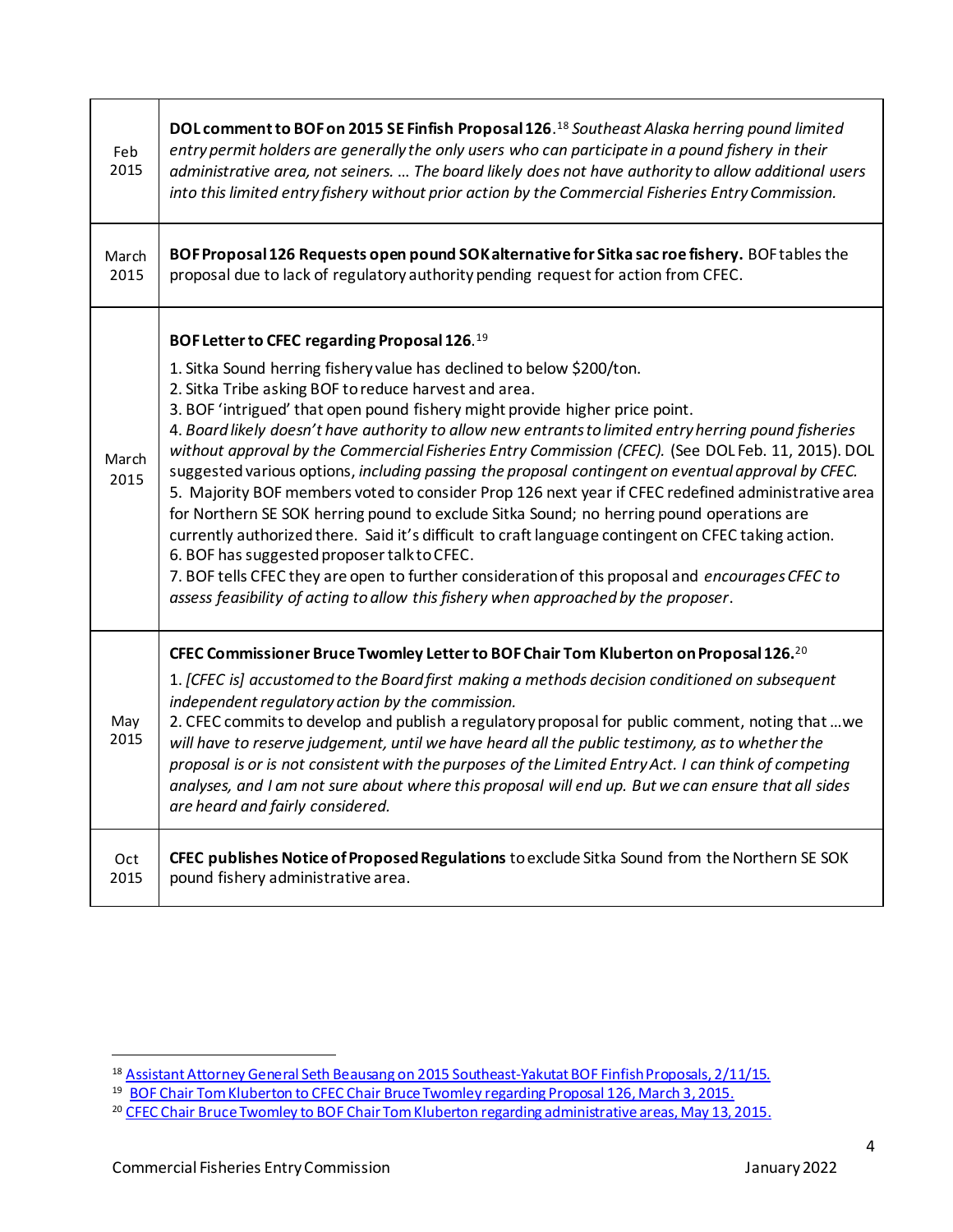| Nov.<br>2015  | CFEC holds public hearing on proposed regulations. $21$<br>1. More than 60 people testified at the hearing and/or submitted written comments; many also<br>commented on BOF Proposal 126. With the exception of the proponent, nearly all comments<br>received were in opposition to the CFEC proposed area change.<br>2. CFEC took no action to modify administrative area, due to lack of public support.                                                                                                                                    |
|---------------|------------------------------------------------------------------------------------------------------------------------------------------------------------------------------------------------------------------------------------------------------------------------------------------------------------------------------------------------------------------------------------------------------------------------------------------------------------------------------------------------------------------------------------------------|
|               | CFEC Chair Bruce Twomley writes BOF Chair Tom Kluberton. <sup>22</sup>                                                                                                                                                                                                                                                                                                                                                                                                                                                                         |
| Jan.<br>2016  | 1. CFEC completed a public process on proposed regulations to exclude Sitka Sound from the<br>administrative area for Northern Southeast herring SOK pound fishery.                                                                                                                                                                                                                                                                                                                                                                            |
|               | 2. After due consideration, the Commission has decided to take no further action on the proposal,<br>as we believe the record at this point does not support a change in the boundaries of the<br>administrative area for the pound fishery.                                                                                                                                                                                                                                                                                                   |
|               | 3. Twomley outlines ADFG's 1994 preference for two comprehensive administrative areas, which<br>CFEC ultimately chose in 1995.                                                                                                                                                                                                                                                                                                                                                                                                                 |
|               | 4. Nothing in our research or the public comment we received on this latest proposal convinces us<br>that a change is needed at this time in the administrative area definition for the fishery that has<br>been in place since 1995.                                                                                                                                                                                                                                                                                                          |
|               | 5. If, however, the Board of Fisheries decides to go forward with Proposal 126 or something like it,<br>we would reconsider the matter and examine whether allowing the Southeast roe herring seine<br>permit holders to participate as pound fishermen would be consistent with the Limited Entry Act.<br>Without prejudging the issue, I must tell you that, based on the overwhelmingly negative public<br>comment we received, proponents of such a change will have a significant burden of persuasion.                                   |
|               | Assistant Attorney General Seth Beausang memo on March 2016 BOF Proposals. <sup>23</sup>                                                                                                                                                                                                                                                                                                                                                                                                                                                       |
| March<br>2016 | Proposal 126  The board does not have the authority to allow new entrants into the Northern<br>Southeast herring pound limited entry fishery by allowing non-permit holders to use open pounds<br>in the fishery. We understand from PC16 <sup>24</sup> that CFEC considered changing the administrative areas<br>of this limited entry fishery, in order to allow the board to act on this proposal, but that CFEC<br>ultimately declined to change the administrative area. The board does not have the authority to<br>adopt this proposal. |
| March<br>2016 | The BOF votes 6-0 to take no action on Proposal 126, based on a lack of regulatory authority.                                                                                                                                                                                                                                                                                                                                                                                                                                                  |
| Jan.<br>2018  | A proponent of open pound alternative for Sitka herring seiners asks the BOF to request CFEC to<br>modify its administrative areas so herring seine permit holders can use herring pound gear in Sitka<br>Sound. In response, the board sought additional information to be made available at its March 2018<br>Statewide meeting. Materials were provided and found in the March record. <sup>25</sup>                                                                                                                                        |

<sup>&</sup>lt;sup>21</sup> CFEC Hearing Record, November 6, 2015.

<sup>&</sup>lt;sup>22</sup> CFEC Commissioner Bruce Twomley letter to BOF Chair Tom Kluberton, January 8, 2016.

<sup>&</sup>lt;sup>23</sup> DOL Comments on Proposals BOF Statewide Meeting, March 4, 2016.

<sup>&</sup>lt;sup>24</sup> PC16 CFEC Comments Board of Fisheries Statewide Meeting, March 2016.

<sup>&</sup>lt;sup>25</sup> BOF [Southeast-Yakutat](https://www.adfg.alaska.gov/static-f/regulations/regprocess/fisheriesboard/pdfs/2017-2018/se/soa.pdf) Finfish Meeting Summary, January 2018.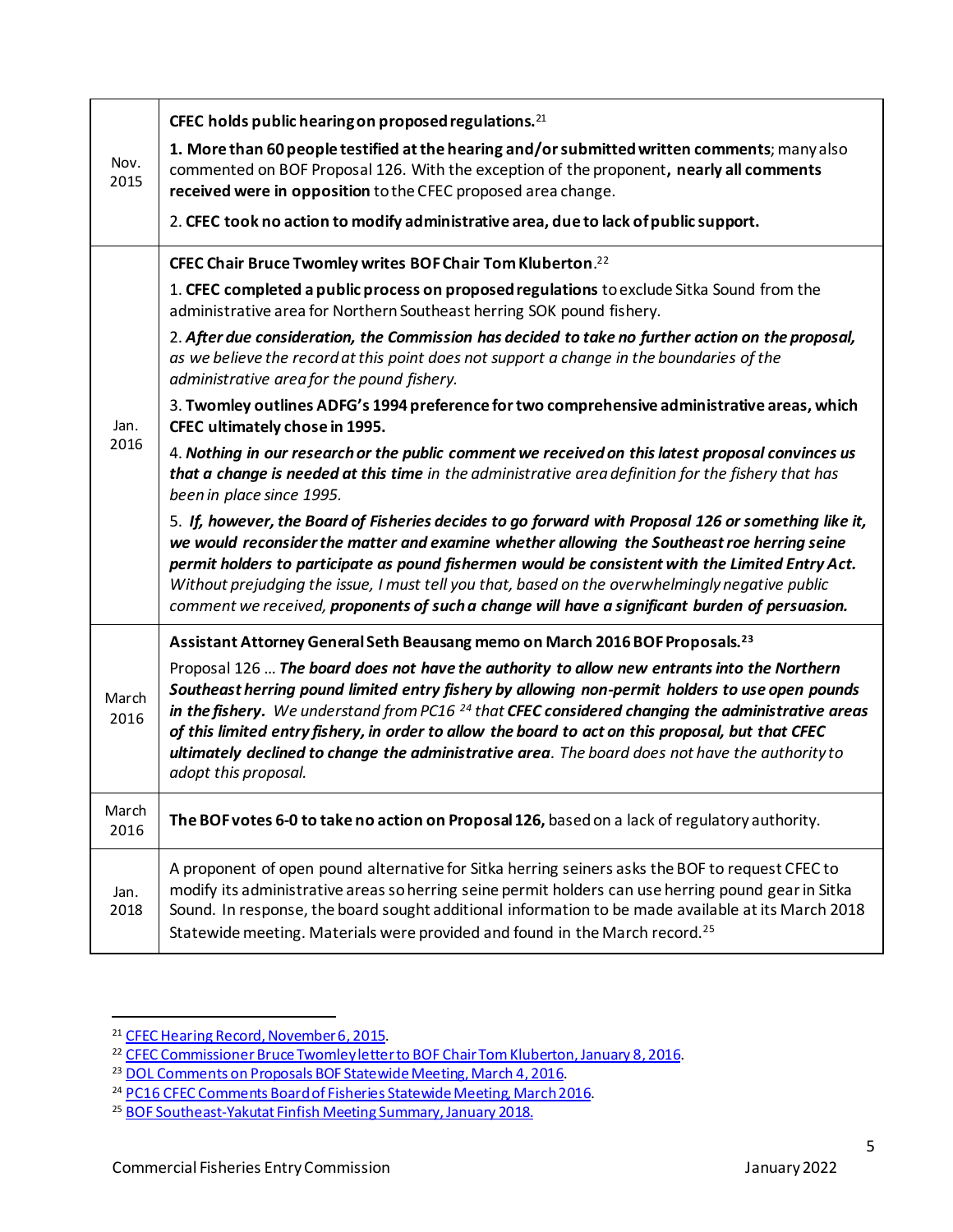|               | CFEC reiterates previous comments to the BOF on Statewide EF-F17-067 (Prop.126). <sup>26</sup>                                                                                                                                                                                                                                                                                                                                                                                                                                                                                                                                                                                                                                                                                                                                                                                                                                                                                                                                                                                                                                                               |
|---------------|--------------------------------------------------------------------------------------------------------------------------------------------------------------------------------------------------------------------------------------------------------------------------------------------------------------------------------------------------------------------------------------------------------------------------------------------------------------------------------------------------------------------------------------------------------------------------------------------------------------------------------------------------------------------------------------------------------------------------------------------------------------------------------------------------------------------------------------------------------------------------------------------------------------------------------------------------------------------------------------------------------------------------------------------------------------------------------------------------------------------------------------------------------------|
| March<br>2018 | At the request of the Board, CFEC proposed a regulatory change to exclude Sitka Sound from the CFEC<br>Administrative Area for Northern Southeast herring spawn-on-kelp pound fishery. CFEC received<br>numerous written comments and public testimony opposed to the proposed regulatory change.<br>CFEC's January 8, 2016 letter notified the Board of its determination and stated in part as follows:<br>Nothing in our research or the public comment we received on this latest proposal convinces us<br>that a change is needed at this time in the administrative area definition for the fishery that has<br>been in place since 1995. If, however, the Board of Fisheries decides to go forward with Proposal<br>126 or something like it, we would reconsider the matter and examine whether allowing the<br>Southeast roe herring seine permit holders to participate as pound fishermen would be consistent<br>with the Limited Entry Act. Without prejudging the issue, I must tell you that, based on the<br>overwhelmingly negative public comment we received, proponents of such a change will have a<br>significant burden of persuasion. |
| March<br>2018 | BOF Ruffner submits to the record a draft letter to CFEC for a proponent of pound alternative for<br>herring seiner, who requests that the BOF once again ask CFEC to modify the administrative areas in<br>Sitka Sound. <sup>27</sup> BOF agrees to send a similar letter.                                                                                                                                                                                                                                                                                                                                                                                                                                                                                                                                                                                                                                                                                                                                                                                                                                                                                  |
|               | BOF Chair Reed Morisky letter to CFEC Commissioners Putnam and Kelley. <sup>28</sup>                                                                                                                                                                                                                                                                                                                                                                                                                                                                                                                                                                                                                                                                                                                                                                                                                                                                                                                                                                                                                                                                         |
| March         | 1. BOF again requesting CFEC consider whether to adjust Northern Southeast SOK boundary, 'so that<br>herring seine permit holders can have the option to utilize open pounds to harvest SOK in Sitka<br>Sound.'                                                                                                                                                                                                                                                                                                                                                                                                                                                                                                                                                                                                                                                                                                                                                                                                                                                                                                                                              |
|               | 2. CFEC would have to remove Sitka Sound and then consider whether to allow seine permit holders<br>to utilize open pounds as alternative gear.                                                                                                                                                                                                                                                                                                                                                                                                                                                                                                                                                                                                                                                                                                                                                                                                                                                                                                                                                                                                              |
| 2018          | 3. BOF regulations allow use of pounds in Sitka Sound, even though no fishery currently authorized.                                                                                                                                                                                                                                                                                                                                                                                                                                                                                                                                                                                                                                                                                                                                                                                                                                                                                                                                                                                                                                                          |
|               | 4. If CFEC took these actions, it is likely the BOF would approve an open pound fishery in Sitka Sound<br>for herring seiners.                                                                                                                                                                                                                                                                                                                                                                                                                                                                                                                                                                                                                                                                                                                                                                                                                                                                                                                                                                                                                               |
|               | 5. Reasons the BOF is favorable: reduced demand/price for sac roe; open pounds don't kill fish; and<br>the Sitka Tribe wants to reduce harvest of herring.                                                                                                                                                                                                                                                                                                                                                                                                                                                                                                                                                                                                                                                                                                                                                                                                                                                                                                                                                                                                   |
|               | 6.  the historical back and forth delays are not serving the public process.                                                                                                                                                                                                                                                                                                                                                                                                                                                                                                                                                                                                                                                                                                                                                                                                                                                                                                                                                                                                                                                                                 |
| March<br>2018 | After the statewide meeting, BOF Robert Ruffner and CFEC Kelley discuss regulatory process<br>already conducted by CFEC, to explore a change in administrative area to allow sac roe seiners to SOK<br>pound in Sitka Sound. Multiple conversations reveal that BOF might benefit from more background<br>on this issue. No proposal was in process at the time.                                                                                                                                                                                                                                                                                                                                                                                                                                                                                                                                                                                                                                                                                                                                                                                             |
| Dec<br>2018   | Sitka Tribe of Alaska files suit against State of Alaska alleging mismanagement of herring fishery. <sup>29</sup>                                                                                                                                                                                                                                                                                                                                                                                                                                                                                                                                                                                                                                                                                                                                                                                                                                                                                                                                                                                                                                            |
| Oct.<br>2019  | In PC032 related to ACR 4, proponent of open pound as alternative to herring seine in Sitka Sound<br>writes to urge the BOF to insist that CFEC change the administrative area. <sup>30</sup><br>CFEC provides information to BOF on actions taken to date on the issue of open pounding and the                                                                                                                                                                                                                                                                                                                                                                                                                                                                                                                                                                                                                                                                                                                                                                                                                                                             |
|               | request for CFEC to change administrative area in Sitka Sound.                                                                                                                                                                                                                                                                                                                                                                                                                                                                                                                                                                                                                                                                                                                                                                                                                                                                                                                                                                                                                                                                                               |

<sup>26</sup> CFEC Comment [EF-F17-067](https://www.adfg.alaska.gov/static-f/regulations/regprocess/fisheriesboard/pdfs/2017-2018/state/rcs/rc013_CFEC_Comment_EF-F17-067.pdf)

<sup>&</sup>lt;sup>27</sup> RC66 proposed letter to CFEC from BOF, submitted to BOF Statewide meeting, March 2018.

<sup>28</sup> Chair Reed Morisky letter to Commissioners Putman and Kelley re: Administrative Areas, March 16, 2018.

<sup>&</sup>lt;sup>29</sup> <u>Sitka Tribe of Alaska v. State of Alaska Department of Fish and Game, and the Alaska Board of Fisheries, 2018.</u>

<sup>&</sup>lt;sup>30</sup> PC032 regarding ACR 4 Board of Fisheries Workshop, October 2019.